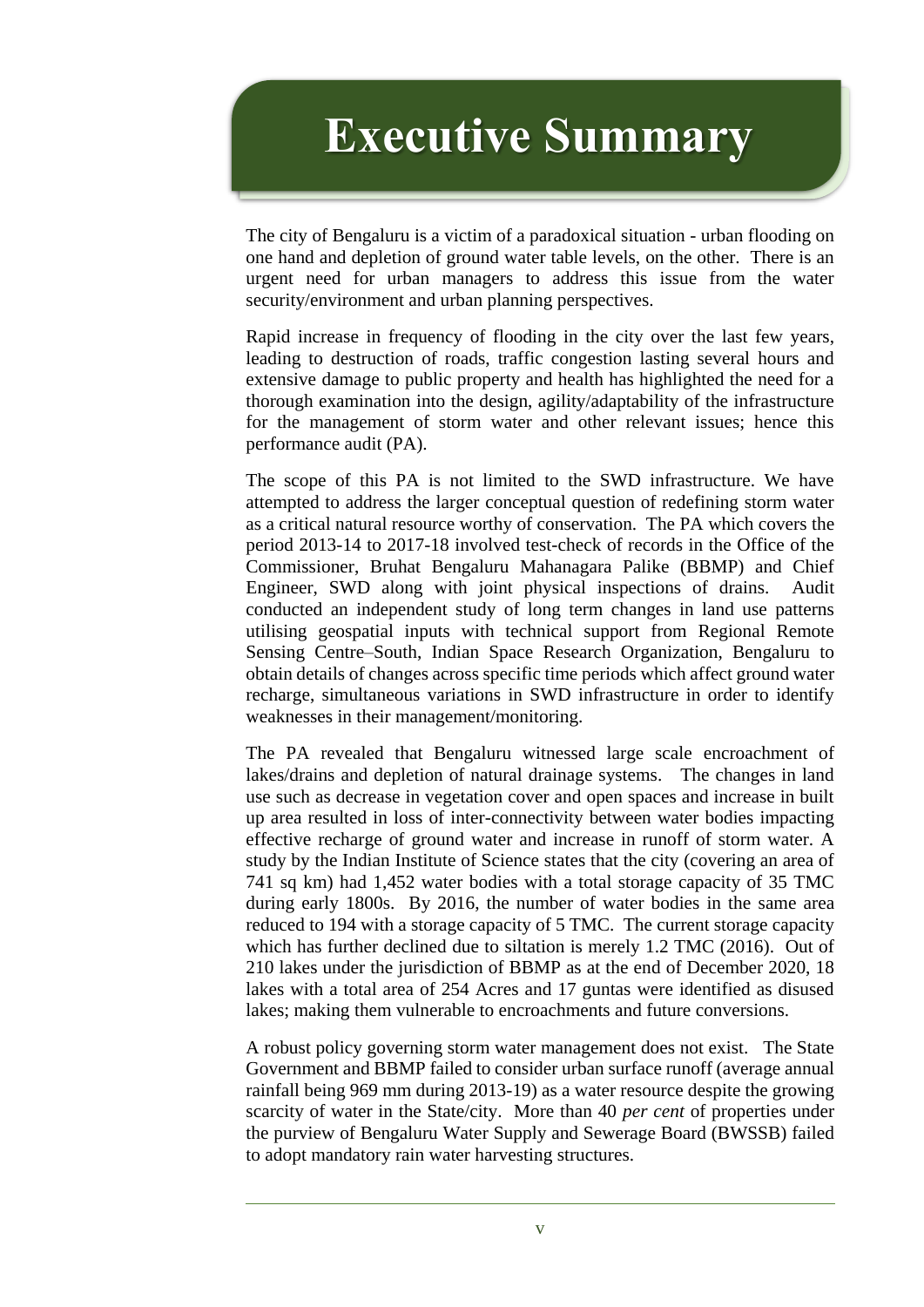The storm water drains of Bengaluru are documented in two different documents prepared by two different agencies – Revised Master Plan 2015 by Bengaluru Development Authority (BDA) and Master plan of drains by BBMP. There were significant discrepancies between these two plans with regard to identification and classification of drains. This deprived the planners of a single source of truth for planning/development of the city. BBMP did not possess fool-proof data on the total number/length and nature of different types of drains under its jurisdiction. The absence of a comprehensive inventory of drains and their proper classification contributed to lack of clarity on critical issues such as the extent of buffer zone to be maintained, *etc*. This in turn hampered maintenance of drains as many utility lines like electrical, telephone, optical cable, *etc.*, were laid across the drains in many locations obstructing flow in the drains.

Comprehensive Detailed Project Reports (DPRs) prepared for improvement of SWDs were reportedly not available with BBMP and the only available revised DPR was deficient. Works executed were either incomplete or were abandoned due to non-availability of required land and poor performance of the contractors. This resulted in BBMP not submitting the Utilisation Certificates and consequent loss of financial assistance of  $\overline{8}83.59$  crore under the Jawaharlal Nehru National Urban Renewal Mission.

Though a large number of works were abandoned and rescinded due to poor performance of contractors, risk and cost clause were not invoked. This led to extension of undue financial benefit of  $\overline{5}35.31$  crore to the contractors. BBMP also resorted to payment of  $\overline{594.93}$  lakh to an agency without the original records and proper reconciliation under questionable circumstances.

BBMP failed to prepare a SWD manual specifying the design, construction and maintenance of the SWD infrastructure of the city. It failed to factor in reasons for high intensity rainfall due to rapid urbanisation and did not adhere to the provisions of Indian Road Congress and the guidelines of National Disaster Management Authority while designing and constructing roads/drains. Ground water recharge structures were not taken up due to flow of sewage in SWDs. Water bodies and drains were not inter-connected and linkage between different drains was absent. This affected free flow of storm water leading to frequent flooding in various parts of the city.

BBMP executed construction/remodeling of 332 km and maintenance of 308 km of SWDs (primary and secondary) respectively till 2017-18 from out of its own funds and funds received from Central/State Government. The performance audit showed instances of improper and delayed execution of works and execution of SWD works by multiple authorities within BBMP which was fraught with the risk of duplication of claims. It incurred an expenditure of  $\bar{z}8.51$  crore on items of works, which were objected to by audit earlier and though the Committee on Local Bodies and Panchayat Raj Institutions had endorsed Audit's observations. Records such as 'completion plans' and 'as built drawings' and works history registers, which are vital for subsequent planning were absent and basic financial records such as grants register, deposit register, register of securities, schedule of work expenditure,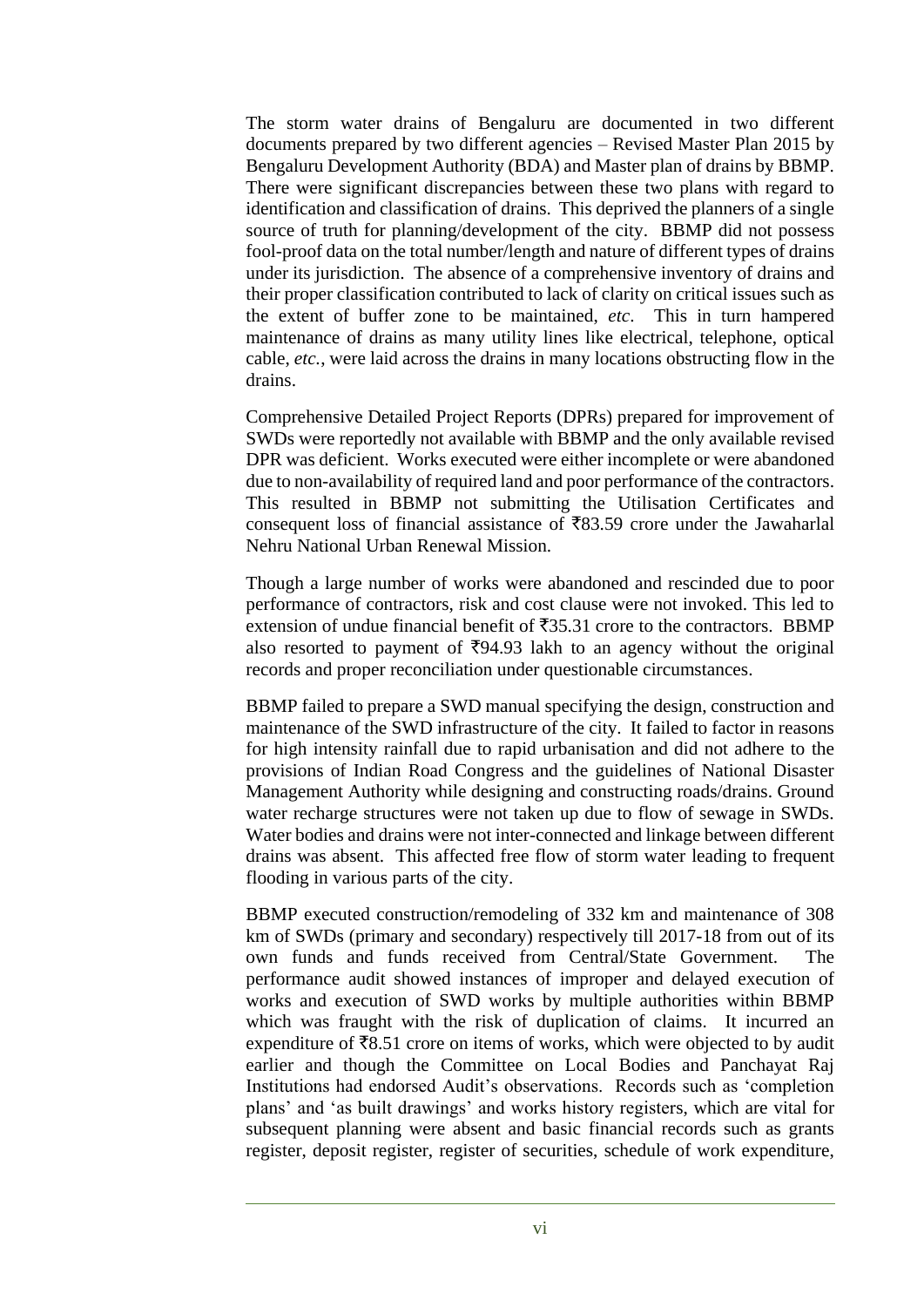register of advance *etc.,* were not maintained. This was indicative of a weak financial control mechanism within BBMP.

Rampant mixing of sewage (780 MLD) with storm water is a serious problem. Sewerage lines were drawn inside the SWDs and large quantity of sewage was illegally let into SWDs. Joint inspection of drains confirmed the existence of sewerage lines within SWDs and sewage being discharged into the SWDs directly or through fractured manholes at many places. Since the water in SWDs is not treated in the same manner as sewage, the untreated sewage is flowing into water bodies and affecting the quality of ground water adversely. This carries substantial risk of spurt in vector/water borne diseases such as dengue, typhoid, cholera, hepatitis, *etc*., and adverse environmental outcomes including disappearance of biodiversity and aquatic ecosystems. The Chief Health Officer (Public Health), BBMP confirmed an outburst of cholera in the city during March 2020 and stated that seven out of the 25 suspected cases had been confirmed as cholera. He, *inter alia*, attributed sewage flowing in open SWDs to the spreading of the epidemic.

The Revised Master Plan 2015 and NGT directions stipulated a buffer zone on either side of primary, secondary and tertiary drains and the statutory provisions stipulated putting in place boundary marks for such descriptions. None of the test-checked drains, though had such boundary markings. This led to encroachment of drains as well as construction in buffer zone. BBMP was yet to take action on 714 out of the 2,626 identified encroachments. The completeness and reliability of the data on encroachments available with BBMP was low as audit noticed significant instances of encroachments, in addition to those recognised by BBMP. Removal of encroachments was incomplete.

Severe blockages of surface drains/SWDs indicated absence of periodical inspections as well as its regular maintenance of drains. BBMP failed to adopt quality monitoring measures and install Sewage Treatment Plants, despite Court directives leading to continuous contamination of water bodies. BBMP did not take up any information, education and communication activities/awareness camps for educating people regarding importance of SWDs and their proper upkeep and did not enforce penal provisions for violation/dumping of debris in SWDs. Consequently, BBMP failed to protect and maintain the drain infrastructure resulting in continuous misuse of the drains.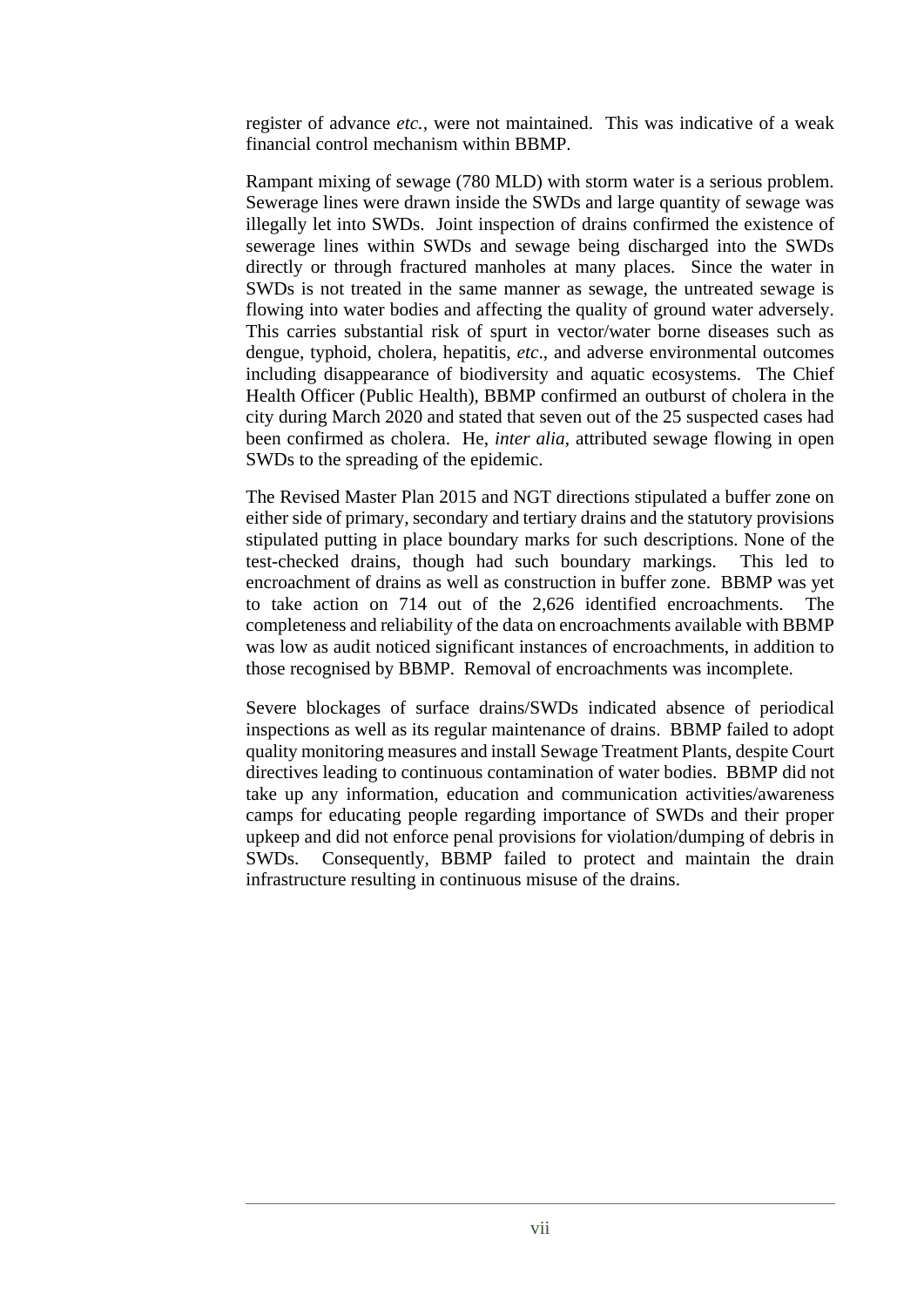## **List of recommendations**

- 1. The State Government/BBMP should formulate a comprehensive policy which clearly recognises urban runoff as a potential source of water requiring clear plan of action for conservation in consonance with the NDM guidelines.
- 2. BBMP should prevent further reduction in water bodies and length of the natural drains and ensure inter-connectivity of water bodies for proper conservation of the ecosystem as well as ground water.
- 3. BBMP and BWSSB should jointly prepare a plan of action to prevent sewage flow into SWDs within a definite time schedule and the implementation thereof should be monitored by the State Government.
- 4. The State Government/BBMP should explore the possibility of letting the treated water to the water bodies in the city to prevent drying up of water bodies and to aid in enhancing ground water recharge.
- 5. The State Government/BDA should take immediate action to finalise and notify the revised master plan to prevent encroachments of Government assets such as land, water bodies *etc.*, and rectify the omissions with regard to SWDs.
- 6. BBMP should prepare a comprehensive database of SWDs in coordination with parastatal agencies like BDA, BWSSB etc., to serve as a single source for effective planning and management of SWDs.
- 7. The State Government/BBMP should ensure that DPRs prepared are comprehensive and realistic and include details such as extent and availability of land, the requirement and sources of fund, coordination with other institutions *etc*.
- 8. BBMP should initiate immediate action to comply with the instructions of the Government for recovery of risk and cost amounts from all the contractors who have violated norms and blacklist persistent violators. It should initiate action against the concerned officers/officials responsible for non-compliance. It should also put in place adequate and resilient financial controls through proper documentation.
- 9. BBMP should maintain all the basic records to ensure proper accounting and comply with the statutory provisions for transparency in implementation and execution of works.